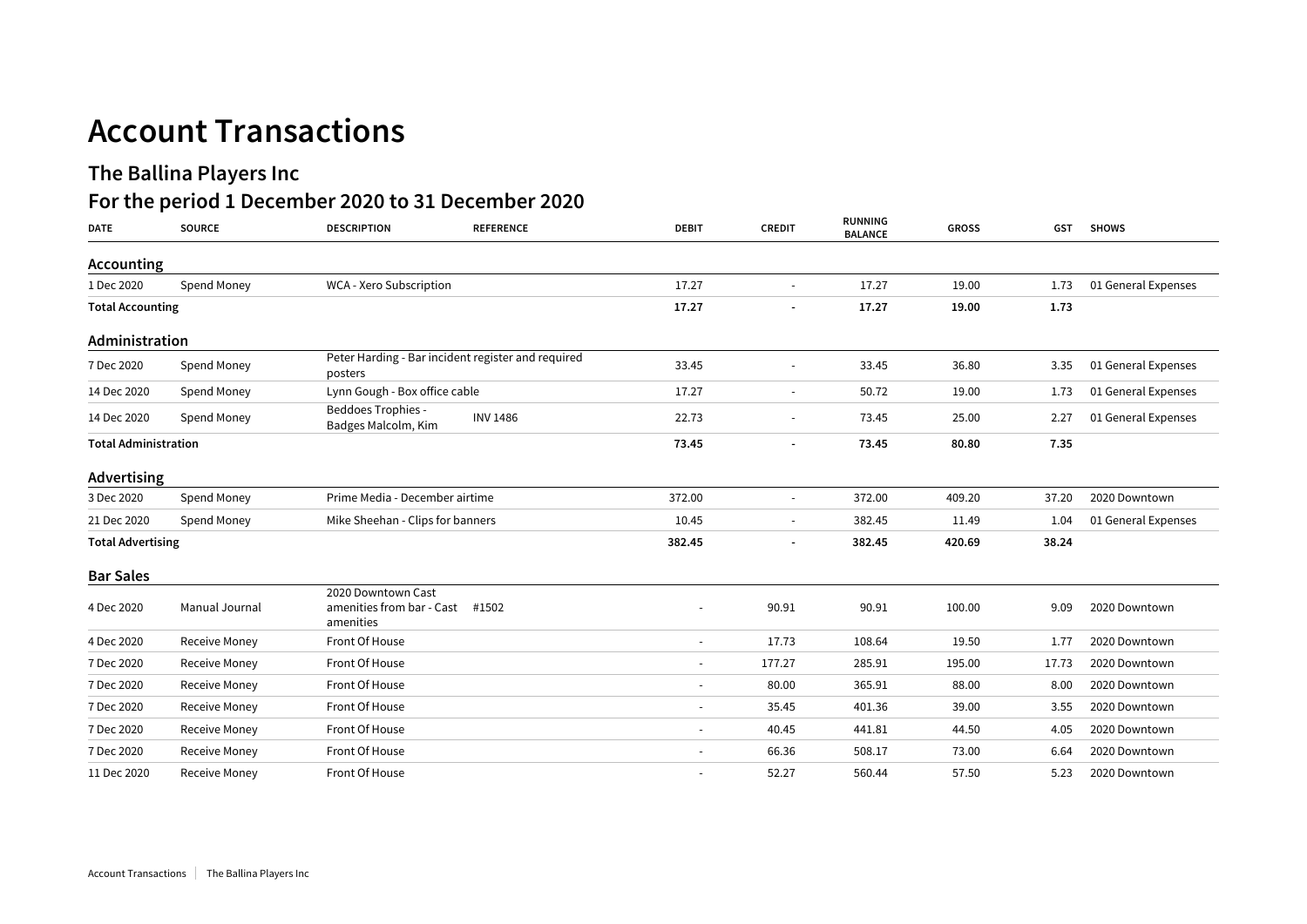| <b>DATE</b>            | <b>SOURCE</b>                                           | <b>DESCRIPTION</b>                                           | <b>REFERENCE</b> | <b>DEBIT</b>             | <b>CREDIT</b> | RUNNING<br><b>BALANCE</b> | <b>GROSS</b> | GST    | <b>SHOWS</b>        |
|------------------------|---------------------------------------------------------|--------------------------------------------------------------|------------------|--------------------------|---------------|---------------------------|--------------|--------|---------------------|
|                        |                                                         |                                                              |                  |                          |               |                           |              |        |                     |
| 11 Dec 2020            | Receive Money                                           | Front Of House                                               |                  | $\overline{\phantom{a}}$ | 95.00         | 655.44                    | 104.50       | 9.50   | 2020 Downtown       |
| 14 Dec 2020            | Receive Money                                           | Front Of House                                               |                  |                          | 18.18         | 673.62                    | 20.00        | 1.82   | 2020 Downtown       |
| 14 Dec 2020            | Receive Money                                           | Front Of House                                               |                  | $\overline{\phantom{a}}$ | 90.45         | 764.07                    | 99.50        | 9.05   | 2020 Downtown       |
| 14 Dec 2020            | Receive Money                                           | Front Of House                                               |                  |                          | 45.45         | 809.52                    | 50.00        | 4.55   | 2020 Downtown       |
| 14 Dec 2020            | Receive Money                                           | Front Of House                                               |                  | $\sim$                   | 177.27        | 986.79                    | 195.00       | 17.73  | 2020 Downtown       |
| 14 Dec 2020            | Receive Money                                           | Front Of House                                               |                  | $\overline{\phantom{a}}$ | 15.91         | 1,002.70                  | 17.50        | 1.59   | 2020 Downtown       |
| 15 Dec 2020            | Receive Money                                           | Front Of House                                               |                  | $\overline{a}$           | 1,046.36      | 2,049.06                  | 1,151.00     | 104.64 | 2020 Downtown       |
| 17 Dec 2020            | Receive Money                                           | Front Of House                                               |                  | $\sim$                   | 111.36        | 2,160.42                  | 122.50       | 11.14  | 2020 Downtown       |
| 17 Dec 2020            | Receive Money                                           | Front Of House                                               |                  | $\overline{\phantom{a}}$ | 106.36        | 2,266.78                  | 117.00       | 10.64  | 2020 Downtown       |
| 21 Dec 2020            | Receive Money                                           | Front Of House                                               |                  | $\overline{a}$           | 150.45        | 2,417.23                  | 165.50       | 15.05  | 2020 Downtown       |
| 21 Dec 2020            | Receive Money                                           | Front Of House                                               |                  | $\overline{\phantom{a}}$ | 22.27         | 2,439.50                  | 24.50        | 2.23   | 2020 Downtown       |
| 21 Dec 2020            | Receive Money                                           | Front Of House                                               |                  |                          | 69.55         | 2,509.05                  | 76.50        | 6.95   | 2020 Downtown       |
| 21 Dec 2020            | Receive Money                                           | Front Of House                                               |                  | $\frac{1}{2}$            | 178.18        | 2,687.23                  | 196.00       | 17.82  | 2020 Downtown       |
| 21 Dec 2020            | Receive Money                                           | Front Of House                                               |                  |                          | 75.45         | 2,762.68                  | 83.00        | 7.55   | 2020 Downtown       |
| 21 Dec 2020            | Receive Money                                           | Front Of House                                               |                  |                          | 115.91        | 2,878.59                  | 127.50       | 11.59  | 2020 Downtown       |
| 22 Dec 2020            | Receive Money                                           | Front Of House                                               |                  |                          | 1,152.41      | 4,031.00                  | 1,267.65     | 115.24 | 2020 Downtown       |
| <b>Total Bar Sales</b> |                                                         |                                                              |                  |                          | 4,031.00      | 4,031.00                  | 4,434.15     | 403.15 |                     |
|                        |                                                         | <b>Buildings &amp; Improvements Accumulated Depreciation</b> |                  |                          |               |                           |              |        |                     |
| <b>Opening Balance</b> |                                                         |                                                              |                  | ٠                        | 237,815.31    | (237, 815.31)             |              |        |                     |
| 31 Dec 2020            | Manual Journal                                          | Annual Depreciation 2020<br>- Annual Depreciation<br>2020    | #1508            |                          | 12,971.31     | (250, 786.62)             | (12, 971.31) |        | 01 General Expenses |
|                        | Total Buildings & Improvements Accumulated Depreciation |                                                              |                  | $\overline{\phantom{a}}$ | 12,971.31     | (250, 786.62)             | (12, 971.31) |        |                     |
| <b>Closing Balance</b> |                                                         |                                                              |                  | 250,786.62               | (250, 786.62) |                           |              |        |                     |
| <b>Cafe Sales</b>      |                                                         |                                                              |                  |                          |               |                           |              |        |                     |
| 7 Dec 2020             | Receive Money                                           | Front Of House                                               |                  |                          | 2.75          | 2.75                      | 3.02         | 0.27   | 2020 Downtown       |
| 7 Dec 2020             | Receive Money                                           | Front Of House                                               |                  |                          | 7.73          | 10.48                     | 8.50         | 0.77   | 2020 Downtown       |
| 7 Dec 2020             | Receive Money                                           | Front Of House                                               |                  |                          | 2.27          | 12.75                     | 2.50         | 0.23   | 2020 Downtown       |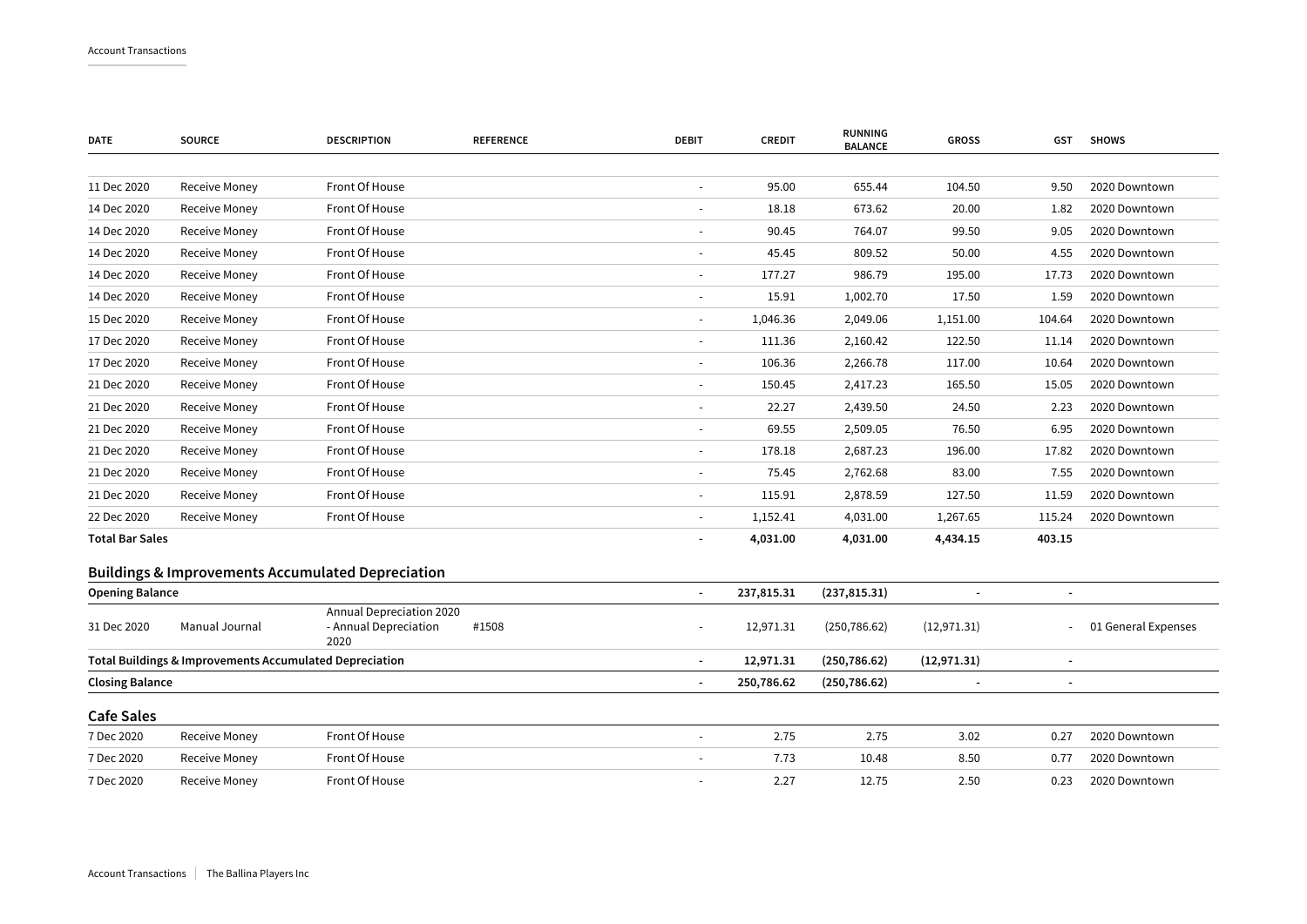| <b>DATE</b>                 | <b>SOURCE</b>        | <b>DESCRIPTION</b>                                           | <b>REFERENCE</b>                    | <b>DEBIT</b>             | <b>CREDIT</b>            | <b>RUNNING</b><br><b>BALANCE</b> | <b>GROSS</b>             | <b>GST</b>               | <b>SHOWS</b>        |
|-----------------------------|----------------------|--------------------------------------------------------------|-------------------------------------|--------------------------|--------------------------|----------------------------------|--------------------------|--------------------------|---------------------|
|                             |                      |                                                              |                                     |                          |                          |                                  |                          |                          |                     |
| 11 Dec 2020                 | Receive Money        | Front Of House                                               |                                     | $\overline{\phantom{a}}$ | 7.73                     | 20.48                            | 8.50                     | 0.77                     | 2020 Downtown       |
| 14 Dec 2020                 | Receive Money        | Front Of House                                               |                                     | $\overline{\phantom{a}}$ | 8.18                     | 28.66                            | 9.00                     | 0.82                     | 2020 Downtown       |
| 14 Dec 2020                 | Receive Money        | Front Of House                                               |                                     |                          | 19.09                    | 47.75                            | 21.00                    | 1.91                     | 2020 Downtown       |
| 14 Dec 2020                 | Receive Money        | Front Of House                                               |                                     | $\overline{\phantom{a}}$ | 2.73                     | 50.48                            | 3.00                     | 0.27                     | 2020 Downtown       |
| 15 Dec 2020                 | Receive Money        | Front Of House                                               |                                     | $\overline{\phantom{a}}$ | 179.64                   | 230.12                           | 197.60                   | 17.96                    | 2020 Downtown       |
| 21 Dec 2020                 | <b>Receive Money</b> | Front Of House                                               |                                     |                          | 7.73                     | 237.85                           | 8.50                     | 0.77                     | 2020 Downtown       |
| 21 Dec 2020                 | Receive Money        | Front Of House                                               |                                     | $\overline{\phantom{a}}$ | 10.00                    | 247.85                           | 11.00                    | 1.00                     | 2020 Downtown       |
| 21 Dec 2020                 | Receive Money        | Front Of House                                               |                                     |                          | 10.45                    | 258.30                           | 11.50                    | 1.05                     | 2020 Downtown       |
| 21 Dec 2020                 | Receive Money        | Front Of House                                               |                                     |                          | 7.73                     | 266.03                           | 8.50                     | 0.77                     | 2020 Downtown       |
| 22 Dec 2020                 | Receive Money        | Front Of House                                               |                                     | $\overline{\phantom{a}}$ | 100.00                   | 366.03                           | 110.00                   | 10.00                    | 2020 Downtown       |
| <b>Total Cafe Sales</b>     |                      |                                                              |                                     | 366.03                   | 366.03                   | 402.62                           | 36.59                    |                          |                     |
| <b>Cash Float</b>           |                      |                                                              |                                     |                          |                          |                                  |                          |                          |                     |
| <b>Opening Balance</b>      |                      |                                                              |                                     | 1,470.00                 | $\blacksquare$           | 1,470.00                         |                          | $\blacksquare$           |                     |
| 22 Dec 2020                 | <b>Receive Money</b> | Front Of House - Float return                                |                                     | $\sim$                   | 1,470.00                 | $\sim$                           | (1,470.00)               |                          | 2020 Downtown       |
| <b>Total Cash Float</b>     |                      |                                                              |                                     | $\overline{\phantom{a}}$ | 1,470.00                 | $\overline{\phantom{a}}$         | (1,470.00)               | $\overline{\phantom{a}}$ |                     |
| <b>Closing Balance</b>      |                      |                                                              |                                     |                          | $\overline{\phantom{a}}$ |                                  | $\overline{\phantom{a}}$ |                          |                     |
| <b>Cast Amenities</b>       |                      |                                                              |                                     |                          |                          |                                  |                          |                          |                     |
| 4 Dec 2020                  | Manual Journal       | 2020 Downtown Cast<br>amenities from bar - Cast<br>amenities | #1502                               | 90.91                    | $\ddot{\phantom{1}}$     | 90.91                            | 100.00                   | 9.09                     | 2020 Downtown       |
| 14 Dec 2020                 | Spend Money          | John & Helen Zaat - Sushi and biscuits                       |                                     | 52.15                    | $\overline{\phantom{m}}$ | 143.06                           | 57.36                    | 5.21                     | 2020 Downtown       |
| 14 Dec 2020                 | Spend Money          | <b>Bunzl Catering Supplies -</b><br>Plastic cups             | INV 290220                          | 43.50                    | $\blacksquare$           | 186.56                           | 47.85                    | 4.35                     | 01 General Expenses |
| <b>Total Cast Amenities</b> |                      |                                                              | 186.56<br>186.56<br>205.21<br>18.65 |                          |                          |                                  |                          |                          |                     |
| Cleaning                    |                      |                                                              |                                     |                          |                          |                                  |                          |                          |                     |
| 7 Dec 2020                  | Spend Money          | Merry Minions - Cleaning                                     | INV 2001 2002                       | 918.18                   | ÷,                       | 918.18                           | 1,010.00                 | 91.82                    | 01 General Expenses |
| 14 Dec 2020                 | Spend Money          | John & Helen Zaat - Sanitiser and tray                       |                                     | 36.11                    | ÷,                       | 954.29                           | 39.72                    | 3.61                     | 01 General Expenses |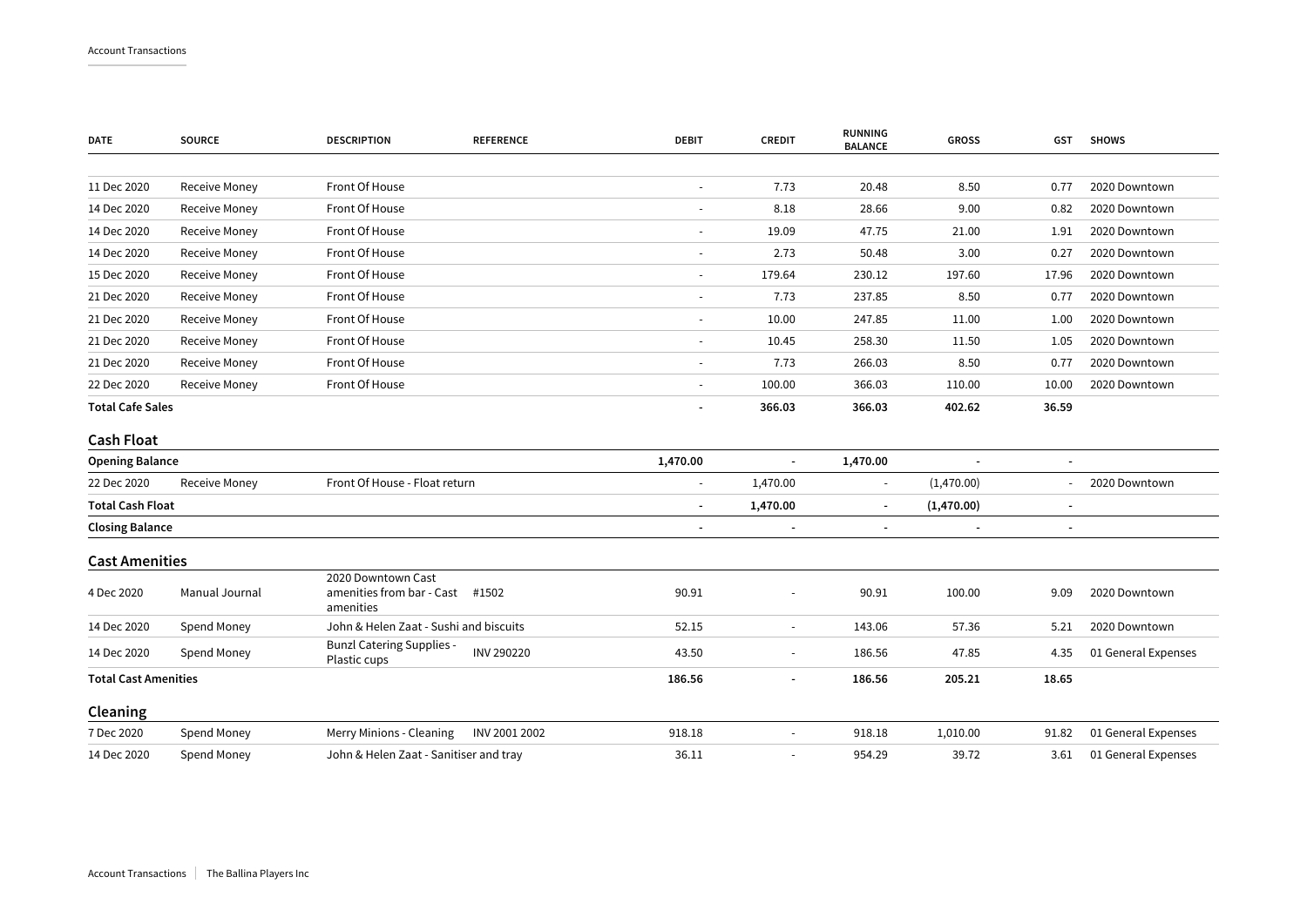| <b>DATE</b>                            | <b>SOURCE</b>                    | <b>DESCRIPTION</b>                                   | <b>REFERENCE</b>         | <b>DEBIT</b> | <b>CREDIT</b>            | <b>RUNNING</b><br><b>BALANCE</b> | <b>GROSS</b> | GST    | <b>SHOWS</b>        |
|----------------------------------------|----------------------------------|------------------------------------------------------|--------------------------|--------------|--------------------------|----------------------------------|--------------|--------|---------------------|
|                                        |                                  | Copy That - Covid entry                              |                          |              |                          |                                  |              |        |                     |
| 14 Dec 2020                            | Spend Money                      | sign                                                 | <b>INV 11372</b>         | 12.27        | $\overline{\phantom{a}}$ | 966.56                           | 13.50        | 1.23   | 01 General Expenses |
| 14 Dec 2020                            | Spend Money                      | Lynn Gough - Covid bottles, masks, sanitiser, gloves |                          | 107.64       | $\blacksquare$           | 1,074.20                         | 118.40       | 10.76  | 01 General Expenses |
| 14 Dec 2020                            | Spend Money                      | Merry Minions - Cleaning                             | <b>INV 2003</b>          | 354.55       | $\overline{\phantom{a}}$ | 1,428.75                         | 390.00       | 35.45  | 01 General Expenses |
| 21 Dec 2020                            | Spend Money                      | Karen Goodsell - Dishwash detergent                  |                          | 1.82         | $\overline{\phantom{a}}$ | 1,430.57                         | 2.00         | 0.18   | 01 General Expenses |
| 21 Dec 2020                            | Spend Money                      | Merry Minions - Cleaning                             | <b>INV 2004</b>          | 472.73       | $\overline{\phantom{a}}$ | 1,903.30                         | 520.00       | 47.27  | 01 General Expenses |
| 24 Dec 2020                            | Spend Money                      | Merry Minions - Cleaning                             | <b>INV 2005</b>          | 472.73       | $\overline{\phantom{a}}$ | 2,376.03                         | 520.00       | 47.27  | 01 General Expenses |
| <b>Total Cleaning</b>                  |                                  |                                                      |                          | 2,376.03     | $\overline{\phantom{a}}$ | 2,376.03                         | 2,613.62     | 237.59 |                     |
| <b>Cost of Sales - Bar</b>             |                                  |                                                      |                          |              |                          |                                  |              |        |                     |
| 7 Dec 2020                             | Spend Money                      | Karen Goodsell - Juice, limes                        |                          | 32.12        | $\blacksquare$           | 32.12                            | 35.33        | 3.21   | 2020 Downtown       |
| 15 Dec 2020                            | <b>Receive Money</b>             | Front Of House - Ice                                 |                          | 4.09         | $\sim$                   | 36.21                            | 4.50         | 0.41   | 2020 Downtown       |
| 21 Dec 2020                            | Spend Money                      | Karen Goodsell - limes                               |                          | 1.64         | $\overline{\phantom{a}}$ | 37.85                            | 1.80         | 0.16   | 2020 Downtown       |
| 22 Dec 2020                            | Receive Money                    | Front Of House - Ice                                 |                          | 4.55         |                          | 42.40                            | 5.00         | 0.45   | 2020 Downtown       |
| 22 Dec 2020                            | Manual Journal                   | 2020 Bar Stocktake post<br>Downtown - Stock sold     | #1503                    | 1,560.29     | $\overline{\phantom{a}}$ | 1,602.69                         | 1,716.32     | 156.03 | 2020 Downtown       |
| <b>Total Cost of Sales - Bar</b>       |                                  |                                                      |                          | 1,602.69     |                          | 1,602.69                         | 1,762.95     | 160.26 |                     |
|                                        | <b>Cost of Sales - Beverages</b> |                                                      |                          |              |                          |                                  |              |        |                     |
| 7 Dec 2020                             | Spend Money                      | Karen Goodsell - Milk                                |                          | 4.93         | $\sim$                   | 4.93                             | 4.93         |        | 2020 Downtown       |
| 14 Dec 2020                            | Spend Money                      | <b>Bunzl Catering Supplies -</b><br>Coffee cups      | INV 290220               | 85.65        | $\overline{\phantom{a}}$ | 90.58                            | 94.22        | 8.57   | 01 General Expenses |
| 21 Dec 2020                            | Spend Money                      | Karen Goodsell - Jug                                 |                          | 7.25         | $\sim$                   | 97.83                            | 7.98         | 0.73   | 01 General Expenses |
| 21 Dec 2020                            | Spend Money                      | Karen Goodsell - Milk                                |                          | 2.39         | $\blacksquare$           | 100.22                           | 2.39         |        | 2020 Downtown       |
| 21 Dec 2020                            | Spend Money                      | Karen Goodsell - Coffee                              |                          | 17.82        | $\blacksquare$           | 118.04                           | 19.60        | 1.78   | 2020 Downtown       |
| <b>Total Cost of Sales - Beverages</b> |                                  | 118.04                                               | $\overline{\phantom{a}}$ | 118.04       | 129.12                   | 11.08                            |              |        |                     |
| <b>Cost of Sales - Tickets</b>         |                                  |                                                      |                          |              |                          |                                  |              |        |                     |
| 3 Dec 2020                             | Spend Money                      | Secure Pay - Tickets                                 | INV 541488               | 31.61        |                          | 31.61                            | 34.77        | 3.16   | 2020 Downtown       |
| 3 Dec 2020                             | Spend Money                      | Seat Advisor - Tickets                               | <b>INV 36377</b>         | 249.90       |                          | 281.51                           | 274.89       | 24.99  | 2020 Downtown       |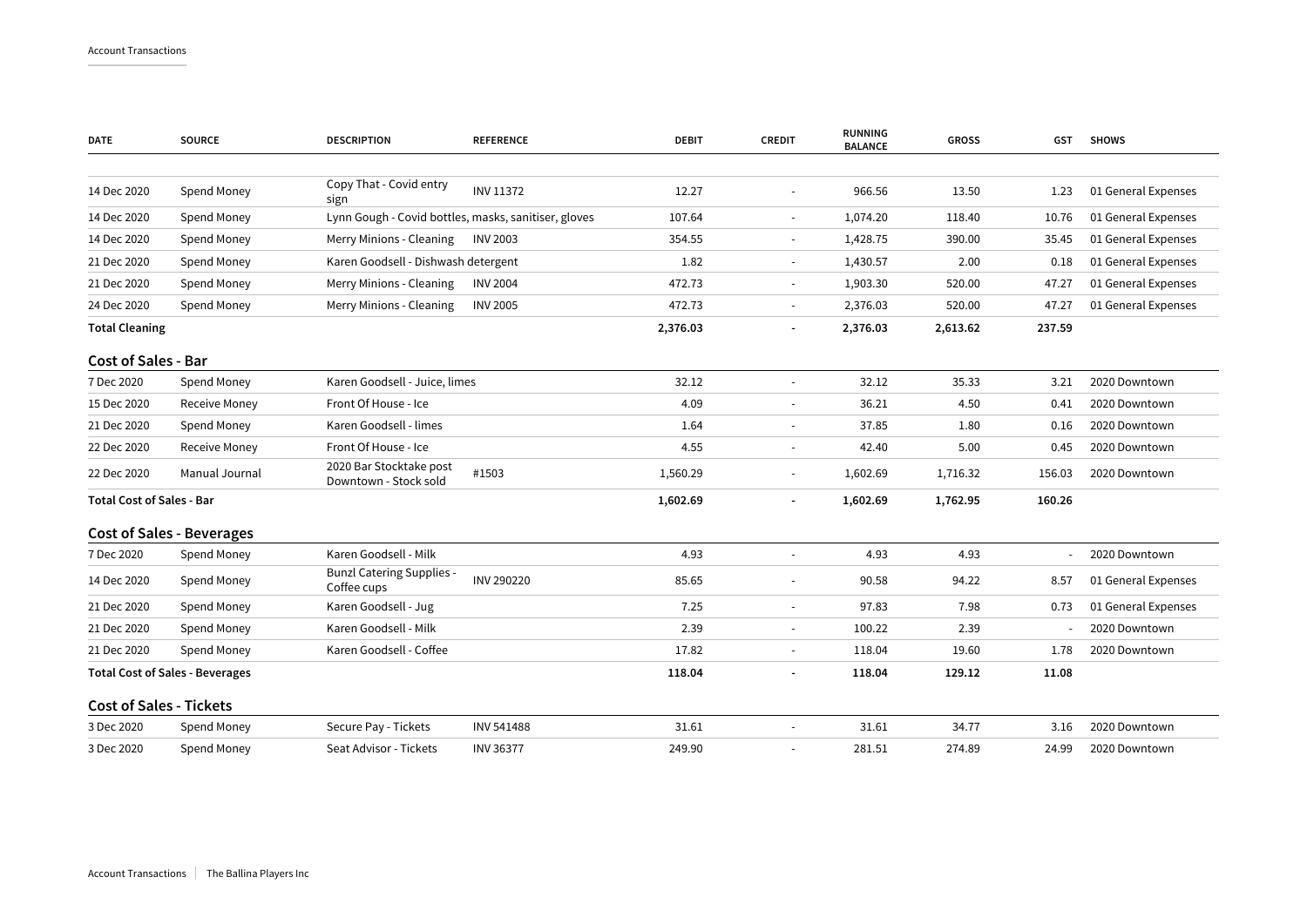| <b>DATE</b>               | <b>SOURCE</b>                                             | <b>DESCRIPTION</b>                                        | <b>REFERENCE</b> | <b>DEBIT</b>             | <b>CREDIT</b>            | <b>RUNNING</b><br><b>BALANCE</b> | <b>GROSS</b> | GST                      | <b>SHOWS</b>        |
|---------------------------|-----------------------------------------------------------|-----------------------------------------------------------|------------------|--------------------------|--------------------------|----------------------------------|--------------|--------------------------|---------------------|
| 24 Dec 2020               | Spend Money                                               | Just Funkin - Ticket Fees                                 |                  | 700.00                   | $\sim$                   | 981.51                           | 770.00       | 70.00                    | 2020 Downtown       |
|                           | <b>Total Cost of Sales - Tickets</b>                      |                                                           |                  | 981.51                   |                          | 981.51                           | 1,079.66     | 98.15                    |                     |
| <b>Costumes</b>           |                                                           |                                                           |                  |                          |                          |                                  |              |                          |                     |
| 7 Dec 2020                | Spend Money                                               | <b>Bunnings - Costumes</b>                                |                  | 20.60                    | ÷.                       | 20.60                            | 22.66        | 2.06                     | 2020 Downtown       |
| 14 Dec 2020               | Spend Money                                               | John & Helen Zaat - Velcro                                |                  | 9.09                     | $\overline{\phantom{a}}$ | 29.69                            | 10.00        | 0.91                     | 2020 Downtown       |
| 14 Dec 2020               | Spend Money                                               | Lynn Gough - Material and ribbon                          |                  | 28.45                    | $\overline{\phantom{a}}$ | 58.14                            | 31.30        | 2.85                     | 2020 Downtown       |
| 24 Dec 2020               | Spend Money                                               | Paul & Sue Belsham - Boots                                |                  | 240.41                   | $\sim$                   | 298.55                           | 264.45       | 24.04                    | 2020 Downtown       |
| <b>Total Costumes</b>     |                                                           |                                                           |                  | 298.55                   | $\overline{\phantom{a}}$ | 298.55                           | 328.41       | 29.86                    |                     |
| <b>Decorations</b>        |                                                           |                                                           |                  |                          |                          |                                  |              |                          |                     |
| 7 Dec 2020                | Spend Money                                               | Paul & Sue Belsham - Foyer Photos                         |                  | 127.27                   | $\overline{\phantom{a}}$ | 127.27                           | 140.00       | 12.73                    | 2020 Downtown       |
| 14 Dec 2020               | Spend Money                                               | John & Helen Zaat - Foyer posters                         |                  | 21.82                    | $\sim$                   | 149.09                           | 24.00        | 2.18                     | 2020 Downtown       |
| <b>Total Decorations</b>  |                                                           |                                                           | 149.09           |                          | 149.09                   | 164.00                           | 14.91        |                          |                     |
| Depreciation              |                                                           |                                                           |                  |                          |                          |                                  |              |                          |                     |
| 31 Dec 2020               | Manual Journal                                            | Annual Depreciation 2020<br>- Annual Depreciation<br>2020 | #1508            | 20,965.23                |                          | 20,965.23                        | 20,965.23    |                          | 01 General Expenses |
| <b>Total Depreciation</b> |                                                           |                                                           |                  | 20,965.23                |                          | 20,965.23                        | 20,965.23    |                          |                     |
|                           | <b>Fixtures &amp; Fittings Accumulated Depreciation</b>   |                                                           |                  |                          |                          |                                  |              |                          |                     |
| <b>Opening Balance</b>    |                                                           |                                                           |                  | $\overline{\phantom{a}}$ | 98,335.82                | (98, 335.82)                     |              | $\overline{a}$           |                     |
| 31 Dec 2020               | Manual Journal                                            | Annual Depreciation 2020<br>- Annual Depreciation<br>2020 | #1508            | $\blacksquare$           | 5,656.28                 | (103,992.10)                     | (5,656.28)   |                          | 01 General Expenses |
|                           | Total Fixtures & Fittings Accumulated Depreciation        |                                                           |                  | $\overline{\phantom{a}}$ | 5,656.28                 | (103, 992.10)                    | (5,656.28)   | $\overline{\phantom{a}}$ |                     |
| <b>Closing Balance</b>    |                                                           |                                                           |                  | $\overline{\phantom{a}}$ | 103,992.10               | (103,992.10)                     |              | $\overline{a}$           |                     |
|                           | <b>Furniture &amp; Equipment Accumulated Depreciation</b> |                                                           |                  |                          |                          |                                  |              |                          |                     |
| <b>Opening Balance</b>    |                                                           |                                                           |                  | ٠                        | 90,191.33                | (90, 191.33)                     |              | $\overline{a}$           |                     |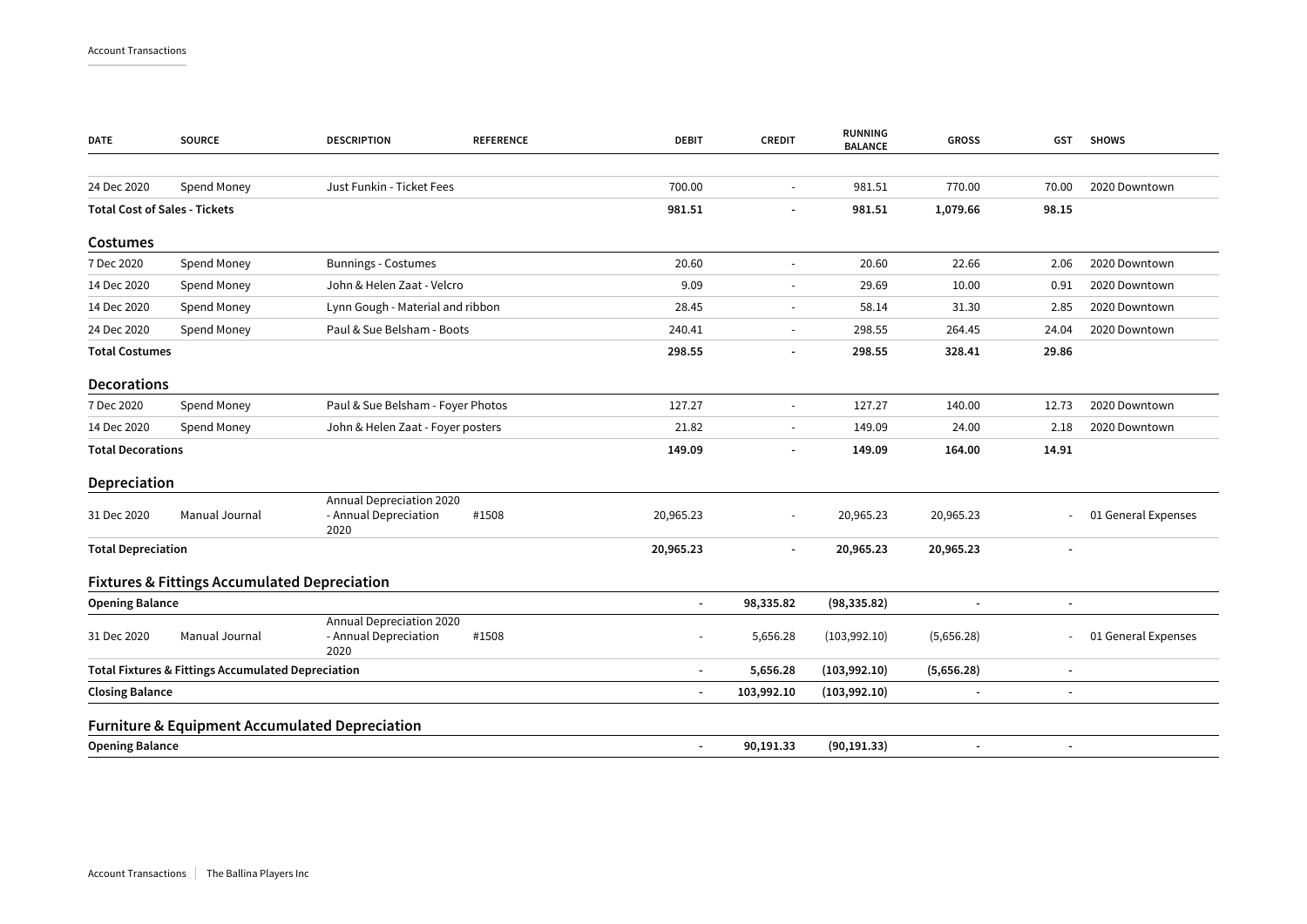| <b>DATE</b>                    | <b>SOURCE</b>                                        | <b>DESCRIPTION</b>                                                 | <b>DEBIT</b><br><b>REFERENCE</b> | <b>CREDIT</b>            | RUNNING<br><b>BALANCE</b> | <b>GROSS</b>   | <b>GST</b>               | <b>SHOWS</b>        |
|--------------------------------|------------------------------------------------------|--------------------------------------------------------------------|----------------------------------|--------------------------|---------------------------|----------------|--------------------------|---------------------|
|                                |                                                      |                                                                    |                                  |                          |                           |                |                          |                     |
| 31 Dec 2020                    | Manual Journal                                       | Annual Depreciation 2020<br>- Annual Depreciation<br>#1508<br>2020 |                                  | 2,337.64                 | (92, 528.97)              | (2, 337.64)    | $\sim$                   | 01 General Expenses |
|                                | Total Furniture & Equipment Accumulated Depreciation |                                                                    | $\overline{\phantom{a}}$         | 2,337.64                 | (92, 528.97)              | (2, 337.64)    | $\overline{\phantom{a}}$ |                     |
| <b>Closing Balance</b>         |                                                      |                                                                    | $\overline{\phantom{a}}$         | 92,528.97                | (92, 528.97)              | $\blacksquare$ | $\overline{a}$           |                     |
| <b>Membership Fees</b>         |                                                      |                                                                    |                                  |                          |                           |                |                          |                     |
| 21 Dec 2020                    | Receive Money                                        | Jaime Sheehan                                                      | $\overline{\phantom{a}}$         | 9.09                     | 9.09                      | 10.00          | 0.91                     | 01 General Expenses |
| 21 Dec 2020                    | <b>Receive Money</b>                                 | John & Helen Zaat - 3 x membership                                 | $\overline{\phantom{a}}$         | 27.27                    | 36.36                     | 30.00          | 2.73                     | 01 General Expenses |
| <b>Total Membership Fees</b>   |                                                      |                                                                    | $\blacksquare$                   | 36.36                    | 36.36                     | 40.00          | 3.64                     |                     |
| <b>Merchant Facility</b>       |                                                      |                                                                    |                                  |                          |                           |                |                          |                     |
| 1 Dec 2020                     | Spend Money                                          | <b>NAB</b>                                                         | 54.68                            | $\sim$                   | 54.68                     | 60.15          | 5.47                     | 01 General Expenses |
| 1 Dec 2020                     | Spend Money                                          | <b>NAB</b>                                                         | 112.88                           | $\overline{\phantom{a}}$ | 167.56                    | 124.17         | 11.29                    | 2020 Downtown       |
| 31 Dec 2020                    | Spend Money                                          | <b>NAB</b>                                                         | 86.68                            | $\overline{\phantom{a}}$ | 254.24                    | 95.35          | 8.67                     | 01 General Expenses |
| 31 Dec 2020                    | Spend Money                                          | <b>NAB</b>                                                         | 93.61                            | $\sim$                   | 347.85                    | 102.97         | 9.36                     | 2020 Downtown       |
| <b>Total Merchant Facility</b> |                                                      |                                                                    | 347.85                           |                          | 347.85                    | 382.64         | 34.79                    |                     |
|                                | Miscellaneous Income                                 |                                                                    |                                  |                          |                           |                |                          |                     |
| 8 Dec 2020                     | Receive Money                                        | Flexipay - Donation                                                | $\overline{\phantom{a}}$         | 0.91                     | 0.91                      | 1.00           | 0.09                     | 01 General Expenses |
|                                | <b>Total Miscellaneous Income</b>                    |                                                                    |                                  | 0.91                     | 0.91                      | 1.00           | 0.09                     |                     |
| <b>Office Supplies</b>         |                                                      |                                                                    |                                  |                          |                           |                |                          |                     |
| 21 Dec 2020                    | Spend Money                                          | Mike Sheehan - Ink                                                 | 53.59                            |                          | 53.59                     | 58.95          | 5.36                     | 01 General Expenses |
| <b>Total Office Supplies</b>   |                                                      |                                                                    | 53.59                            | $\overline{\phantom{a}}$ | 53.59                     | 58.95          | 5.36                     |                     |
| <b>Properties</b>              |                                                      |                                                                    |                                  |                          |                           |                |                          |                     |
| 14 Dec 2020                    | Spend Money                                          | Lynn Gough - Umbrellas, emery boards and felt                      | 74.45                            |                          | 74.45                     | 81.90          | 7.45                     | 2020 Downtown       |
| <b>Total Properties</b>        |                                                      |                                                                    | 74.45                            |                          | 74.45                     | 81.90          | 7.45                     |                     |
| <b>Raffle Prizes</b>           |                                                      |                                                                    |                                  |                          |                           |                |                          |                     |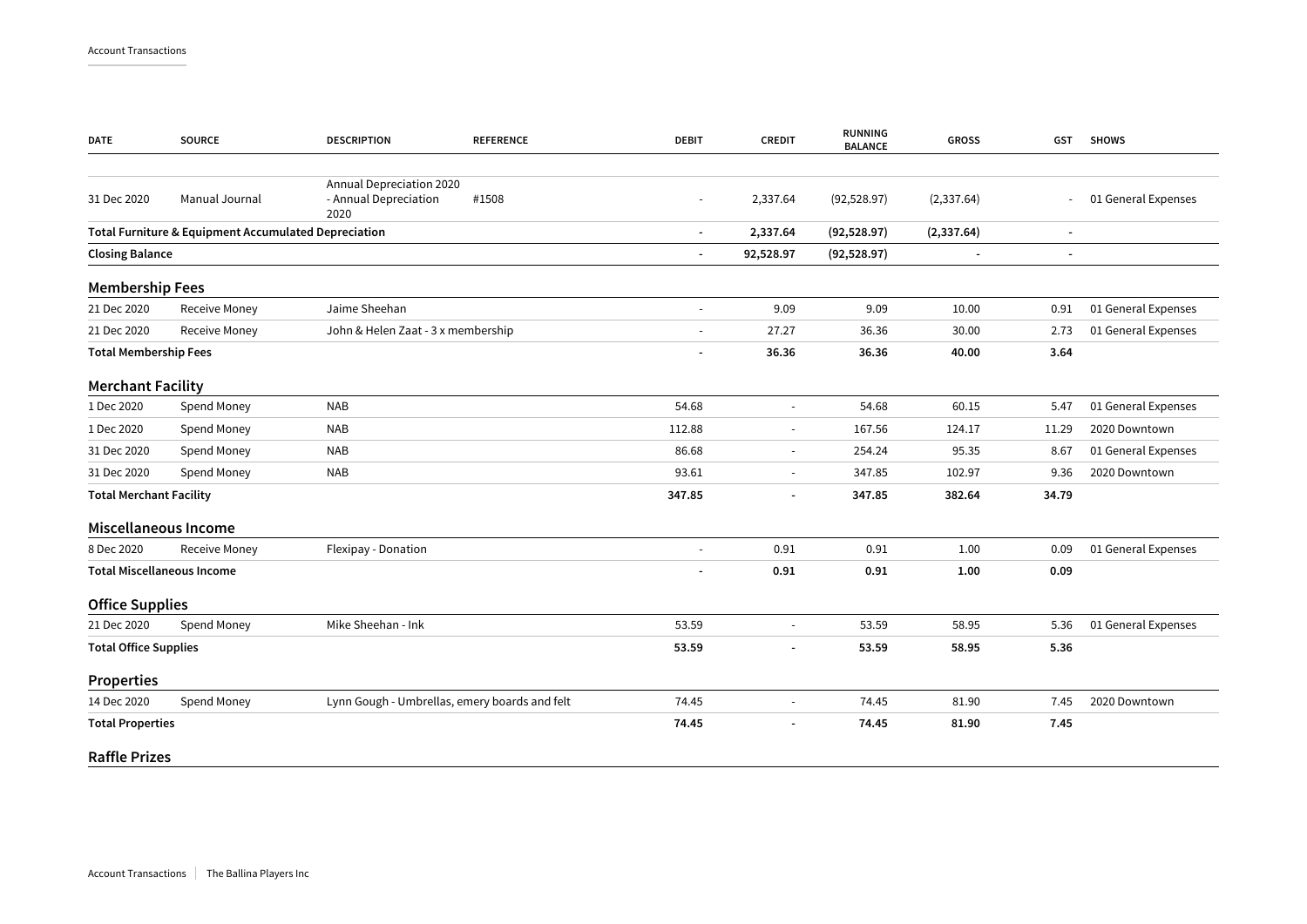| <b>DATE</b>                   | <b>SOURCE</b>                        | <b>DESCRIPTION</b>                                                                       | <b>REFERENCE</b>                                       | <b>DEBIT</b>             | <b>CREDIT</b>            | <b>RUNNING</b><br><b>BALANCE</b> | <b>GROSS</b> | GST    | <b>SHOWS</b>        |
|-------------------------------|--------------------------------------|------------------------------------------------------------------------------------------|--------------------------------------------------------|--------------------------|--------------------------|----------------------------------|--------------|--------|---------------------|
| 21 Dec 2020                   | Manual Journal                       | 2020 Downtown Raffle<br>Prizes Adjustments wine -<br>11 Bottles of Wine @ \$6.78<br>each | #1497                                                  | 67.80                    |                          | 67.80                            | 74.58        | 6.78   | 2020 Downtown       |
| <b>Total Raffle Prizes</b>    |                                      |                                                                                          |                                                        | 67.80                    |                          | 67.80                            | 74.58        | 6.78   |                     |
| Raffles                       |                                      |                                                                                          |                                                        |                          |                          |                                  |              |        |                     |
| 15 Dec 2020                   | Receive Money                        | Front Of House                                                                           |                                                        | $\blacksquare$           | 940.55                   | 940.55                           | 1,034.60     | 94.05  | 2020 Downtown       |
| 21 Dec 2020                   | Receive Money                        | Front Of House                                                                           |                                                        | ÷,                       | 18.18                    | 958.73                           | 20.00        | 1.82   | 2020 Downtown       |
| 21 Dec 2020                   | Receive Money                        | Front Of House                                                                           |                                                        | $\blacksquare$           | 9.09                     | 967.82                           | 10.00        | 0.91   | 2020 Downtown       |
| 22 Dec 2020                   | <b>Receive Money</b>                 | Front Of House                                                                           |                                                        | $\sim$                   | 545.45                   | 1,513.27                         | 600.00       | 54.55  | 2020 Downtown       |
| <b>Total Raffles</b>          |                                      |                                                                                          |                                                        | $\overline{\phantom{a}}$ | 1,513.27                 | 1,513.27                         | 1,664.60     | 151.33 |                     |
|                               | <b>Repairs and Maintenance</b>       |                                                                                          |                                                        |                          |                          |                                  |              |        |                     |
| 7 Dec 2020                    | Spend Money                          | Coughran Electrical -<br>Service and clean theatre<br>air cons                           | <b>INV 8518</b>                                        | 600.00                   |                          | 600.00                           | 660.00       | 60.00  | 01 General Expenses |
| 7 Dec 2020                    | Spend Money                          |                                                                                          | Bunnings - Panel and fixings for outside toilet window | 174.60                   | $\blacksquare$           | 774.60                           | 192.06       | 17.46  | 01 General Expenses |
|                               | <b>Total Repairs and Maintenance</b> |                                                                                          |                                                        | 774.60                   | $\overline{\phantom{a}}$ | 774.60                           | 852.06       | 77.46  |                     |
|                               | Replacements/Minor Equip purch       |                                                                                          |                                                        |                          |                          |                                  |              |        |                     |
| 7 Dec 2020                    | Spend Money                          | Bunnings - Bins for bar                                                                  |                                                        | 44.75                    | L.                       | 44.75                            | 49.23        | 4.48   | 01 General Expenses |
| 21 Dec 2020                   | Spend Money                          | John & Helen Zaat - Ticket Box waste paper basket                                        |                                                        | 11.81                    |                          | 56.56                            | 12.99        | 1.18   | 01 General Expenses |
|                               | Total Replacements/Minor Equip purch |                                                                                          |                                                        | 56.56                    | $\overline{a}$           | 56.56                            | 62.22        | 5.66   |                     |
| <b>Set Construction</b>       |                                      |                                                                                          |                                                        |                          |                          |                                  |              |        |                     |
| 7 Dec 2020                    | Spend Money                          | Bunnings - Set paint etc                                                                 |                                                        | 98.65                    | $\blacksquare$           | 98.65                            | 108.52       | 9.87   | 2020 Downtown       |
| <b>Total Set Construction</b> |                                      |                                                                                          |                                                        | 98.65                    |                          | 98.65                            | 108.52       | 9.87   |                     |
| <b>Sound Expenses</b>         |                                      |                                                                                          |                                                        |                          |                          |                                  |              |        |                     |
| 3 Dec 2020                    | Spend Money                          | Leanne Broadley - Batteries                                                              |                                                        | 84.09                    | $\blacksquare$           | 84.09                            | 92.50        | 8.41   | 2020 Downtown       |
| <b>Total Sound Expenses</b>   |                                      |                                                                                          |                                                        | 84.09                    |                          | 84.09                            | 92.50        | 8.41   |                     |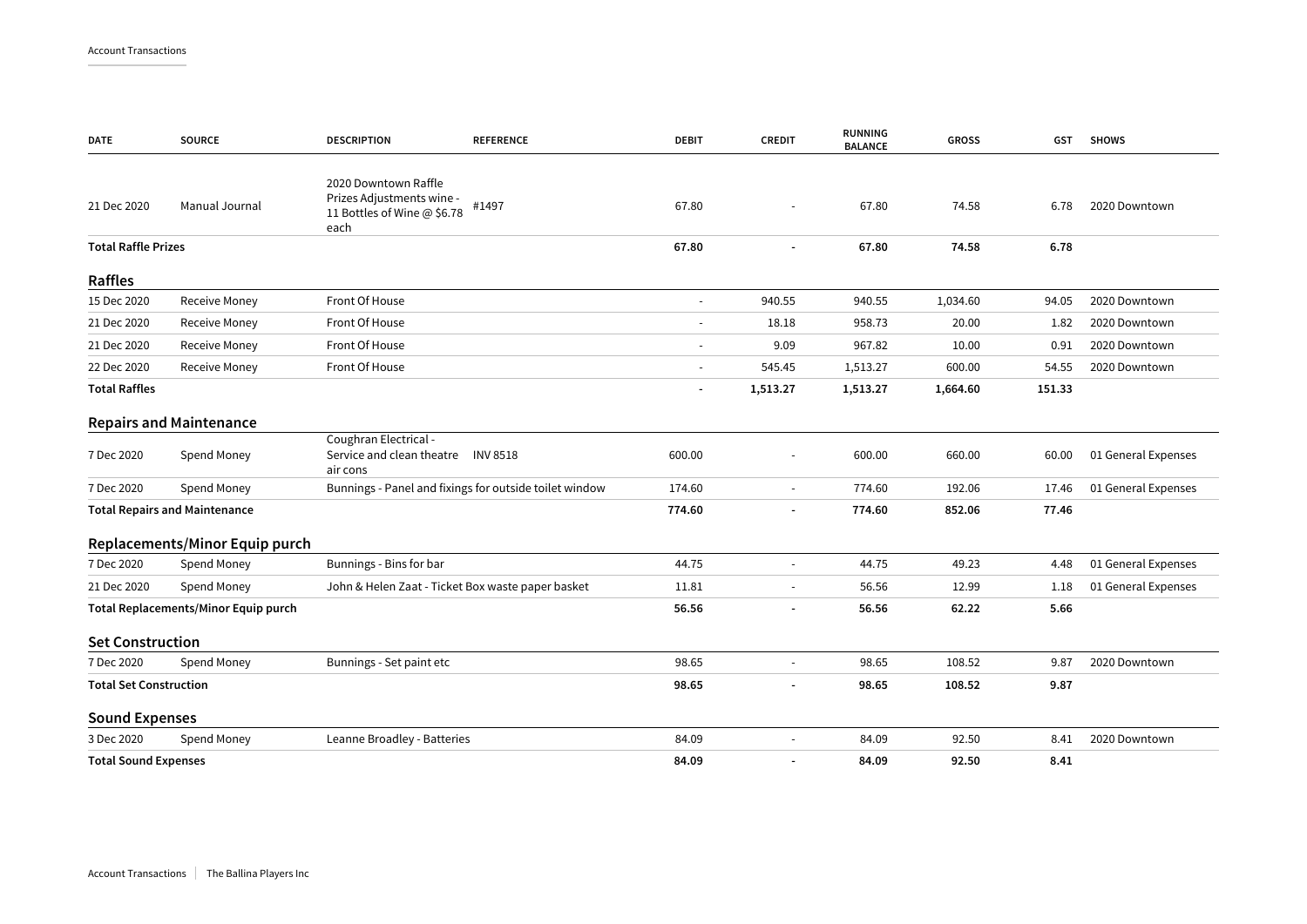| DATE                      | <b>SOURCE</b>        | <b>DESCRIPTION</b>                               | <b>REFERENCE</b>                                                  | DEBIT    | <b>CREDIT</b>            | <b>RUNNING</b><br><b>BALANCE</b> | <b>GROSS</b>             |          | GST SHOWS     |
|---------------------------|----------------------|--------------------------------------------------|-------------------------------------------------------------------|----------|--------------------------|----------------------------------|--------------------------|----------|---------------|
| Stock on hand - Bar       |                      |                                                  |                                                                   |          |                          |                                  |                          |          |               |
| <b>Opening Balance</b>    |                      |                                                  |                                                                   | 3,705.65 | $\blacksquare$           | 3,705.65                         |                          |          |               |
| 7 Dec 2020                | Spend Money          | Karen Goodsell - Lollies, cheese & bikkies       |                                                                   | 49.41    | ÷,                       | 3,755.06                         | 54.35                    | 4.94     |               |
| 21 Dec 2020               | Spend Money          | Peter Harding - Dan Murphys                      |                                                                   | 203.35   |                          | 3,958.41                         | 223.69                   | 20.34    |               |
| 21 Dec 2020               | Manual Journal       | 2020 Downtown Raffle<br>each                     | Prizes Adjustments wine -<br>#1497<br>11 Bottles of Wine @ \$6.78 |          | 67.80                    | 3,890.61                         | (74.58)                  | (6.78)   |               |
| 21 Dec 2020               | Spend Money          | Karen Goodsell - Ginger beer, icecreams          |                                                                   | 72.64    | $\sim$                   | 3,963.25                         | 79.90                    | 7.26     |               |
| 22 Dec 2020               | Manual Journal       | 2020 Bar Stocktake post<br>Downtown - Stock sold | #1503                                                             |          | 1,560.29                 | 2,402.96                         | (1,716.32)               | (156.03) |               |
| Total Stock on hand - Bar |                      |                                                  |                                                                   | 325.40   | 1,628.09                 | 2,402.96                         | (1,432.96)               | (130.27) |               |
| <b>Closing Balance</b>    |                      |                                                  |                                                                   | 2,402.96 | $\overline{\phantom{a}}$ | 2,402.96                         | $\overline{\phantom{a}}$ |          |               |
| <b>Ticket Sales</b>       |                      |                                                  |                                                                   |          |                          |                                  |                          |          |               |
| 1 Dec 2020                | Receive Money        | Flexipay                                         |                                                                   |          | 630.91                   | 630.91                           | 694.00                   | 63.09    | 2020 Downtown |
| 2 Dec 2020                | Receive Money        | Flexipay                                         |                                                                   |          | 467.27                   | 1,098.18                         | 514.00                   | 46.73    | 2020 Downtown |
| 3 Dec 2020                | Receive Money        | Flexipay                                         |                                                                   |          | 303.64                   | 1,401.82                         | 334.00                   | 30.36    | 2020 Downtown |
| 4 Dec 2020                | Receive Money        | Flexipay                                         |                                                                   |          | 1,080.00                 | 2,481.82                         | 1,188.00                 | 108.00   | 2020 Downtown |
| 7 Dec 2020                | Receive Money        | Flexipay                                         |                                                                   |          | 620.00                   | 3,101.82                         | 682.00                   | 62.00    | 2020 Downtown |
| 7 Dec 2020                | Receive Money        | Flexipay                                         |                                                                   |          | 485.45                   | 3,587.27                         | 534.00                   | 48.55    | 2020 Downtown |
| 7 Dec 2020                | <b>Receive Money</b> | Flexipay                                         |                                                                   |          | 278.18                   | 3,865.45                         | 306.00                   | 27.82    | 2020 Downtown |
| 8 Dec 2020                | <b>Receive Money</b> | Flexipay - Tickets                               |                                                                   |          | 854.55                   | 4,720.00                         | 940.00                   | 85.45    | 2020 Downtown |
| 9 Dec 2020                | Receive Money        | Flexipay                                         |                                                                   |          | 330.91                   | 5,050.91                         | 364.00                   | 33.09    | 2020 Downtown |
| 10 Dec 2020               | Receive Money        | Flexipay                                         |                                                                   |          | 369.09                   | 5,420.00                         | 406.00                   | 36.91    | 2020 Downtown |
| 11 Dec 2020               | Receive Money        | Flexipay                                         |                                                                   |          | 609.09                   | 6,029.09                         | 670.00                   | 60.91    | 2020 Downtown |
| 14 Dec 2020               | Receive Money        | Flexipay                                         |                                                                   |          | 520.00                   | 6,549.09                         | 572.00                   | 52.00    | 2020 Downtown |
| 14 Dec 2020               | Receive Money        | Flexipay                                         |                                                                   |          | 405.45                   | 6,954.54                         | 446.00                   | 40.55    | 2020 Downtown |
| 14 Dec 2020               | Receive Money        | Flexipay                                         |                                                                   |          | 418.18                   | 7,372.72                         | 460.00                   | 41.82    | 2020 Downtown |
| 15 Dec 2020               | <b>Receive Money</b> | Flexipay                                         |                                                                   |          | 256.36                   | 7,629.08                         | 282.00                   | 25.64    | 2020 Downtown |